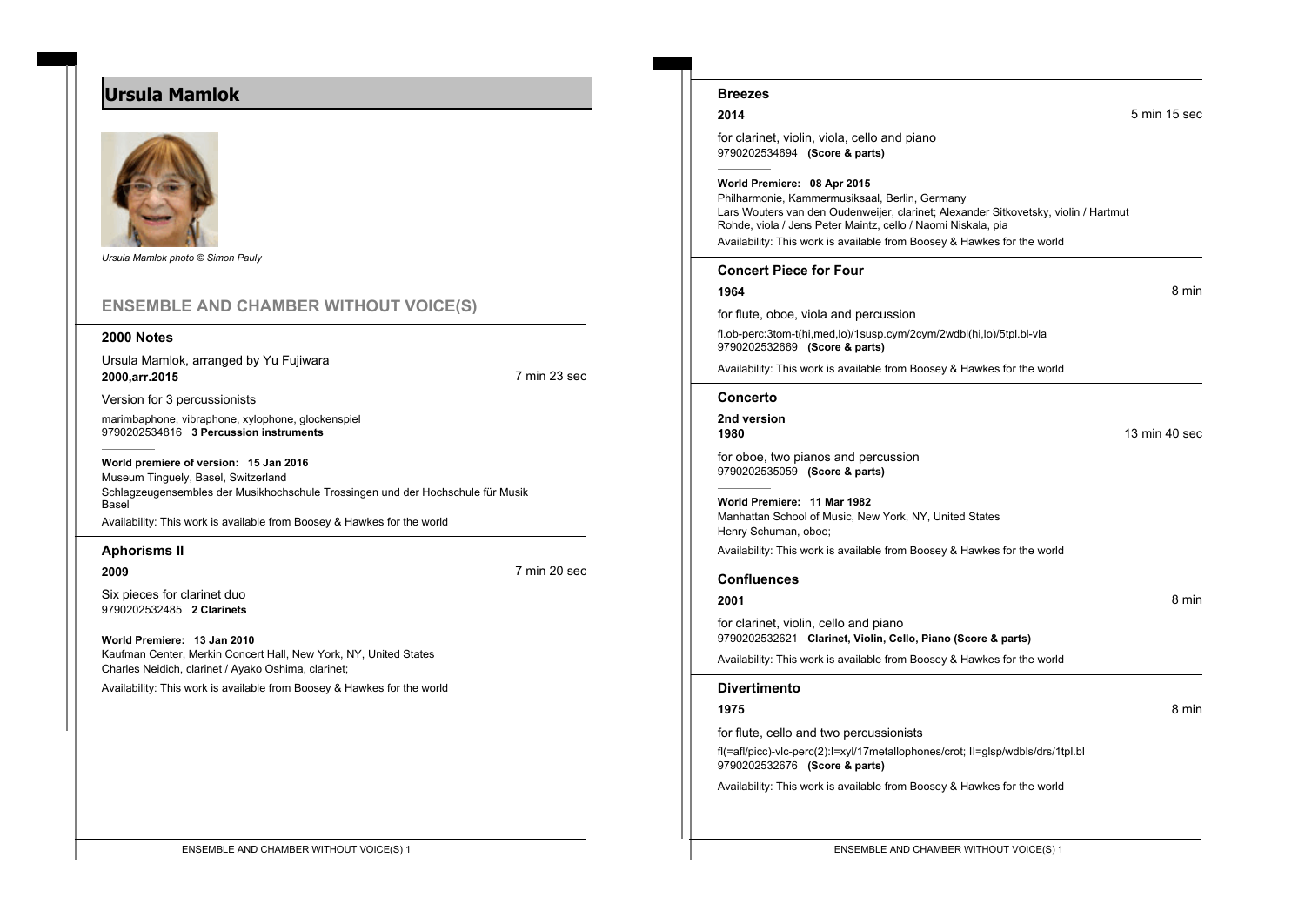#### **Fünf Phantasiestücke**

#### **World Premiere: 19 May 2013**

#### **Kontraste**

### **Movements**

Availability: This work is available from Boosey & Hawkes for the world

## **Sintra**

**1969** 7 min

for alto flute and cello 9790202532775 **(Playing Score)**

**World Premiere: 10 May 1970** The Johson Foundation, New York, NY, United States The New York Camerata

Availability: This work is available from Boosey & Hawkes for the world

## **Sonatina for clarinet and viola**

**1957** 7 min 30 sec

arranged by Francesca Zappa and Nur Ben Shalom from the Sonatina for two clarinets 9790202535769 **(Playing Score)**

Availability: This work is available from Boosey & Hawkes for the world

| Fünf Phantasiestücke                                                                                 |               | Sonatina for two clarinets                                                             |
|------------------------------------------------------------------------------------------------------|---------------|----------------------------------------------------------------------------------------|
| 2012-13                                                                                              | 10 min 30 sec | 1957                                                                                   |
| for oboe, violin, viola and cello                                                                    |               | 9790202535752 2 Clarinets                                                              |
| 9790202533567 (Playing Score)                                                                        |               | Availability: This work is available from Boosey & Hawkes for the world                |
| World Premiere: 19 May 2013                                                                          |               | <b>String Quartet No.1</b>                                                             |
| Remise, Ittingen, Switzerland                                                                        |               | 1963                                                                                   |
| Heinz Holliger, oboe / Hanna Weinmeister, violin / Alexander Besa, viola / Anita<br>Leuzinger, cello |               | 9790202532812 String Quartet (Score & parts)                                           |
| Availability: This work is available from Boosey & Hawkes for the world                              |               | Availability: This work is available from Boosey & Hawkes for the world                |
| Kontraste                                                                                            |               | Suite for four cellos                                                                  |
| 2009-10                                                                                              | 3 min 30 sec  | 2008                                                                                   |
| for oboe and harp                                                                                    |               | 9790202532782 String Quartet                                                           |
| oboe, harp                                                                                           |               | World Premiere: 07 Jun 2009                                                            |
| 9790202533963 Oboe, Harp                                                                             |               | Berlin, Germany                                                                        |
| Availability: This work is available from Boosey & Hawkes for the world                              |               | <b>Berliner Cellharmoniker</b>                                                         |
| Movements                                                                                            |               | Availability: This work is available from Boosey & Hawkes for the world                |
| 1966                                                                                                 | 8 min         | <b>Temporal Interrelations</b>                                                         |
| for flute/alto flute, double bass, vibraphone and percussion                                         |               | 1965                                                                                   |
| fl(=afl)-vib.perc:6tpl.bl/2wdbl/1metal bl/1bongo(lg)/1susp.cym-db<br>9790202532867 (Score & parts)   |               | for flute, oboe, violin and cello<br>9790202532799 Flute or Oboe, Violin, Viola, Cello |
| Availability: This work is available from Peopov & Hawkee for the world                              |               |                                                                                        |

Availability: This work is available from Boosey & Hawkes for the world **Terzianum 2006** 11 min for flute and violin 9790202532805 **Flute, Violin** Availability: This work is available from Boosey & Hawkes for the world **Two Bagatelles 1961** 4 min for string quartet 9790202532829 **String Quartet (Score & parts)** Availability: This work is available from Boosey & Hawkes for the world **Wolkenfelder 1965,rev.2004** 6 min for viola and harp

9790202532645 **Viola, Harp**

Availability: This work is available from Boosey & Hawkes for the world

ENSEMBLE AND CHAMBER WITHOUT VOICE(S) 2 ENSEMBLE AND CHAMBER WITHOUT VOICE(S) 2